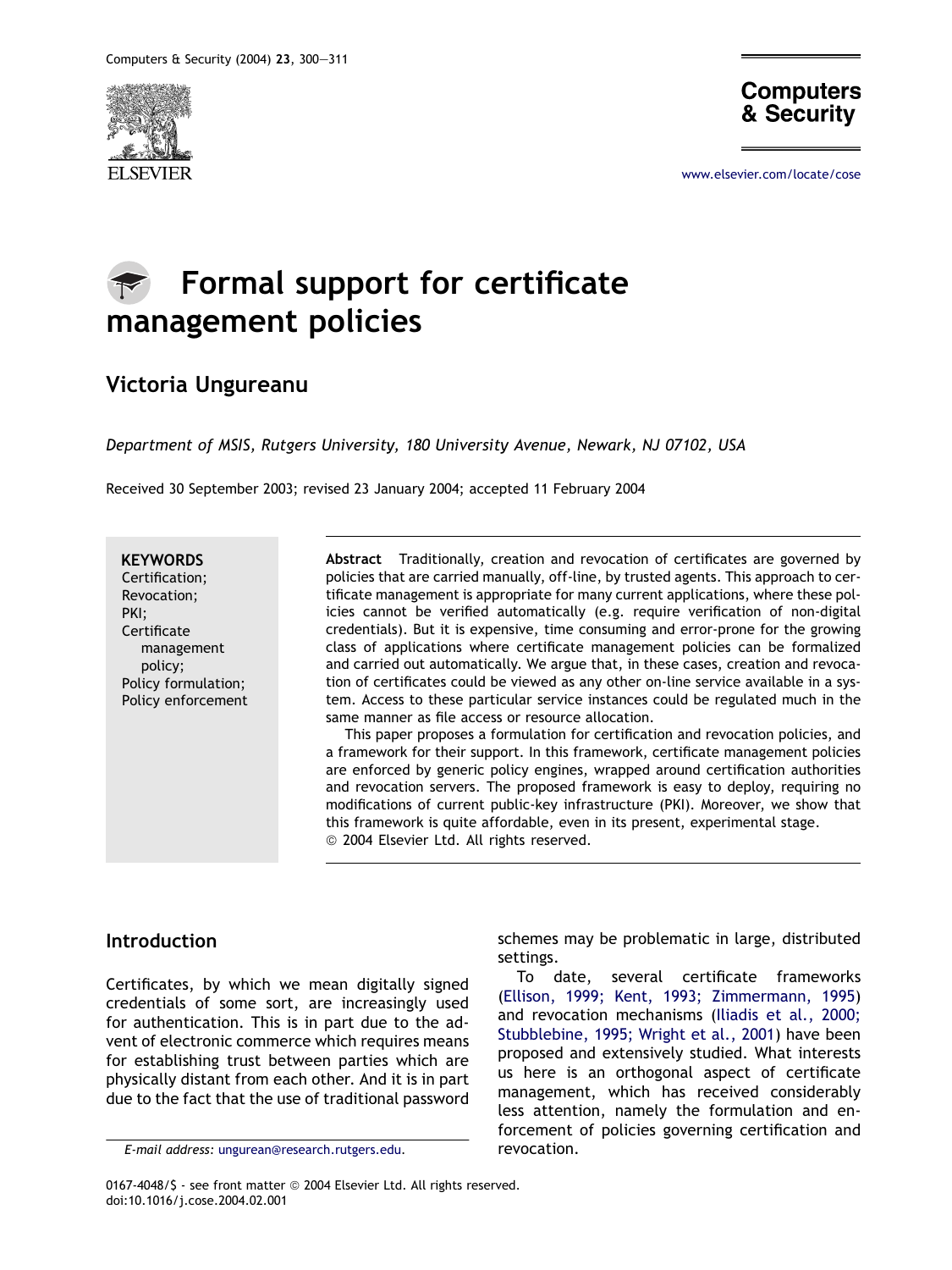#### Certification

A certificate is signed on behalf of an organization by a certification authority (CA) if a number of provisions are met. Typically these provisions, which are specified by a Policy Certification Authority (PCA), are verified manually, off-line, by trusted agents. A CA serves a request to create a certificate only if the request is made by an agent trusted to carry out the terms of the PCA [\(Netscape certificate management system; RSA](#page--1-0) [Keon: certificate authority\)](#page--1-0).

Such an approach is indeed necessary if a PCA cannot be verified automatically-for example, if a PCA requires non-digital credentials, like birth certificates, driver's licenses, or academic diplomas. However, in the many cases when the PCA terms can be verified automatically, such enforcement of policies is time consuming, expensive and error-prone.

The drawbacks of an entirely manual approach towards certification can be illustrated by the following example. In business-to-business (B2B) e-commerce supplier-enterprises often require that purchase orders from their clients are signed by CAs established by the respective client-enterprises ([Ludwig et al., 2000\)](#page--1-0). From the supplier point of view, this requirement has several important benefits, including: (a) it ensures that a purchase order (PO) is valid, and (b) it makes PO validation simple, in that only one signature needs to be verified. From the client-enterprise point of view, this requirement calls for the signing of every PO. But if every little purchase is manually verified by a designated authority, the daily routine of a company, which makes a large number of purchases, is bottlenecked.

In practice, there are cases when compliance with PCAs could be verified automatically. For example, consider a large, geographically distributed company, called ACME, which is required by some of its suppliers to certify POs. Suppose further that ACME's PCA regarding PO certification states that only duly appointed purchase-officers may issue POs. If the status of purchase-officers is established by digital credentials, this PCA can be verified automatically, thus making purchasing considerably more efficient.

#### Revocation

Certificates might become invalid for various reasons and should be revoked. For example, in the scenario presented above, a purchase-officer might lose or otherwise compromise his private key, or he might leave the company. Most revocation mechanisms rely on the existence of certificate revocation lists (CRLs) maintained by trusted revocation servers. In these mechanisms, revocation is carried out as follows: the certificate owner, or another designated authority, sends the server a signed message identifying the certificate to be revoked ([AT&T access certificate for elec](#page--1-0)[tronic services; Netscape certificate management](#page--1-0) [system; Wright et al., 2000\)](#page--1-0). Upon receipt of the message, the revocation server updates its CRL and disseminates the information.

But, relying on the certificate owner for revocation is problematic because the owner can be entrusted to report an invalid certificate only in a limited number of cases. For example, in the ACME scenario, one cannot rely that a purchaseofficer revokes his certificate when he leaves the company. And requiring that each certificate be revoked by a designated agent, usually a person, is an expensive, error-prone process. An alternative to revocation is issuing certificates with short validity periods [\(Rivest, 1998\)](#page--1-0). But this solution requires frequent renewal of certificates, and thus is computationally expensive if the number of certificates issued on behalf of an organization is large ([Wright et al., 2001\)](#page--1-0). Moreover, there are cases, which require immediate revocation, and where using short validity certificates might lead to undesirable effects.

As an example where having short validity periods cannot be used as substitute for revocation, consider a distributed database containing data regarding various commercial companies. Assume that access to this database is subject to the well-known Chinese Wall policy [\(Brewer and](#page--1-0) [Nash, 1989\)](#page--1-0). Under this policy, companies are partitioned into a set of disjoint ''competition groups'', where each group contains companies that compete with each other in the market place. The Chinese Wall requires that once an agent gets information about a company in a group G, he should not be allowed to get information about any other company in G. If agent privileges are established by certificates with limited time periods, then a malicious agent may improperly gain access to data of several companies in a competition group G. This is because, during a certificate validity period, an agent may present the certificate to different servers of the database, maintaining data of various companies in G. Since the certificate is valid, several servers might authorize access.

This example shows that having short-lived certificates as substitute for revocation may not be appropriate. And we have argued that it may be